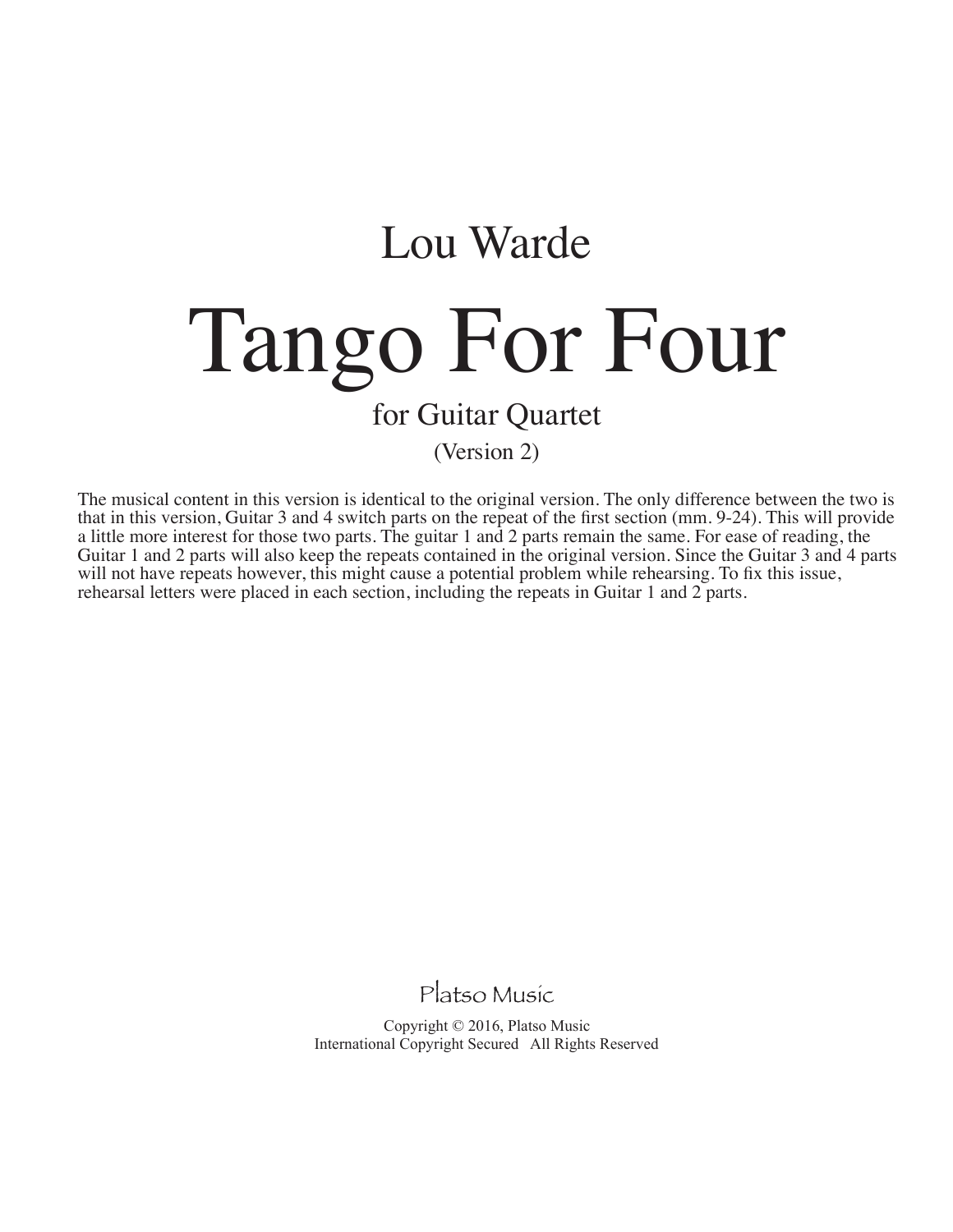## Tango For Four

for Guitar Quartet

Lou Warde







\*Right hand: Rest palm of hand on top of strings, just over the sound hole. Tap the fingers on the face of guitar below fingerboard. \*\*Left Hand: Tap on the side of the guitar, just below the 12th fret. Triplets: Roll the ring, middle and index fingers evenly.<br>\*\*\*Rock-style vibrato: Bend the string downward with finger tip for a more exaggerated vibrato

† Optional pizz. Guitar 4 bass lines can be played pizzicato. (Play chords normally.)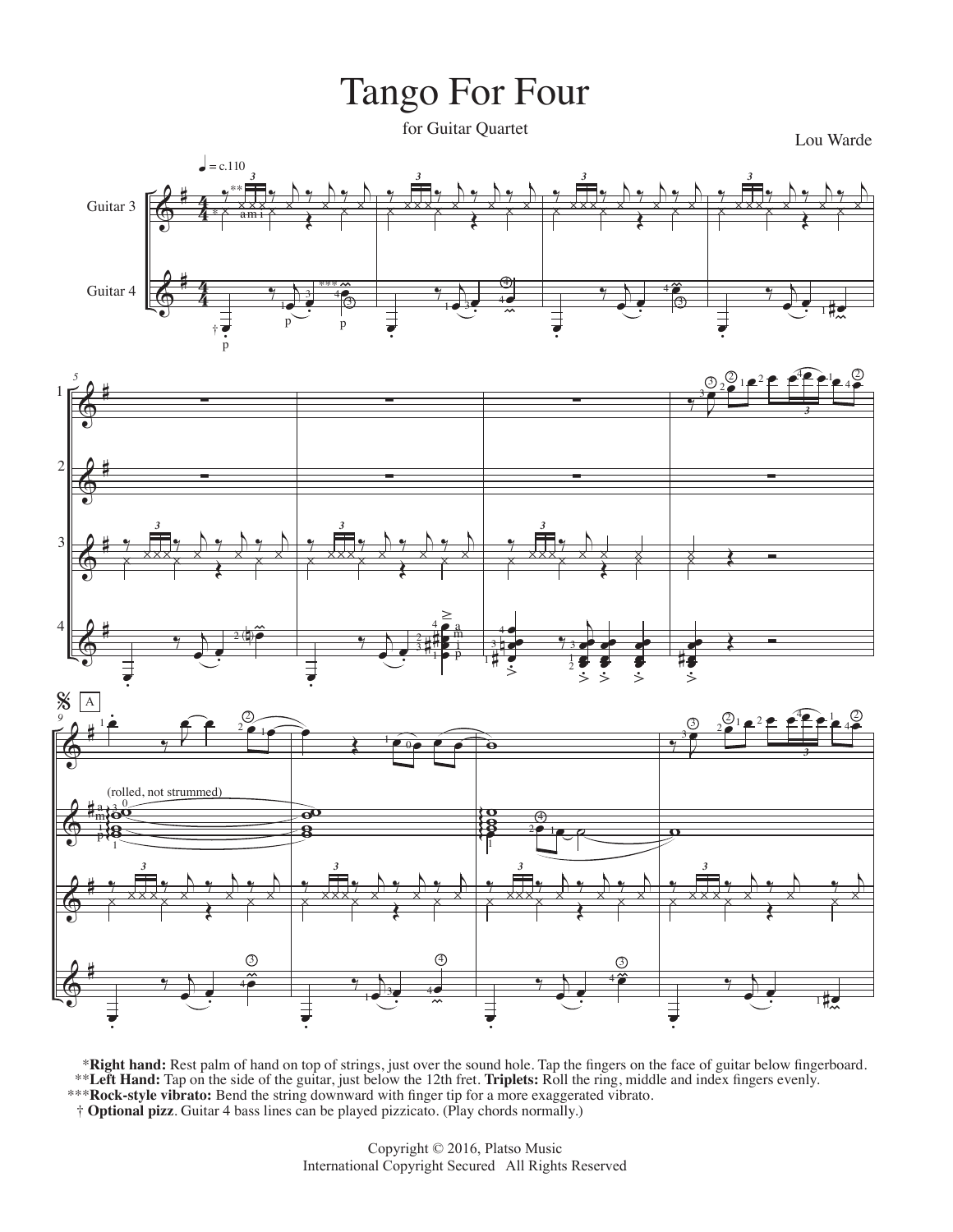



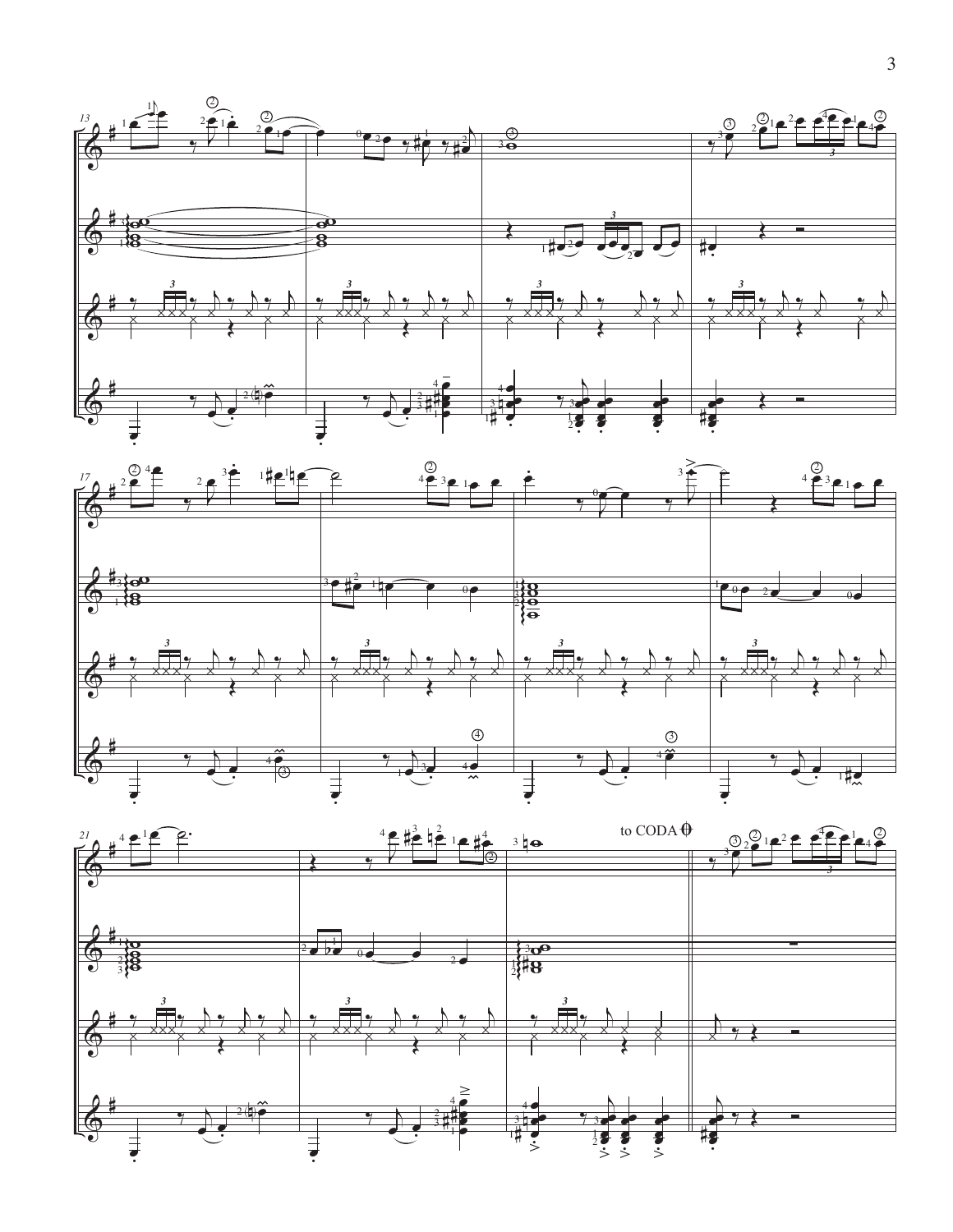





 $\overline{4}$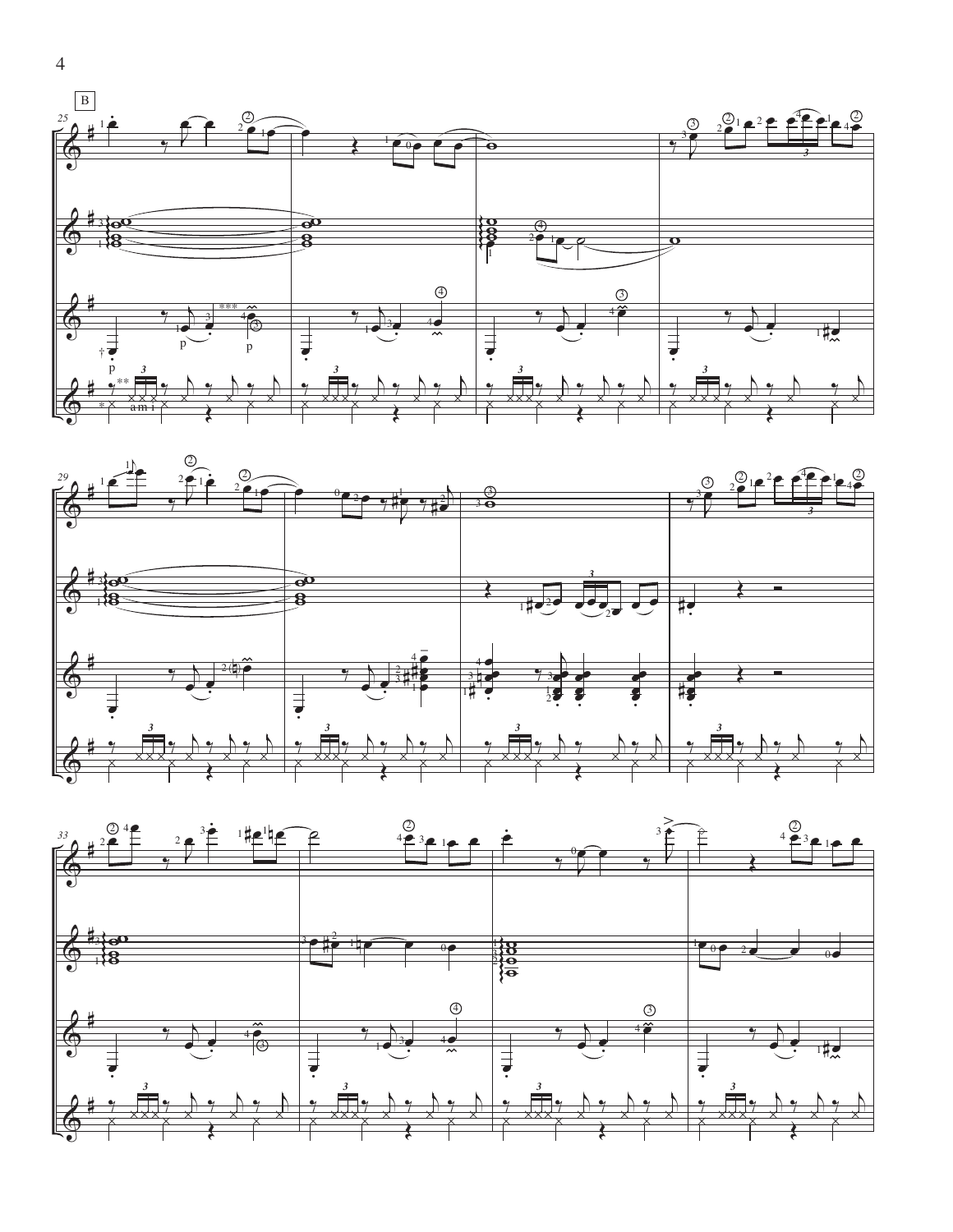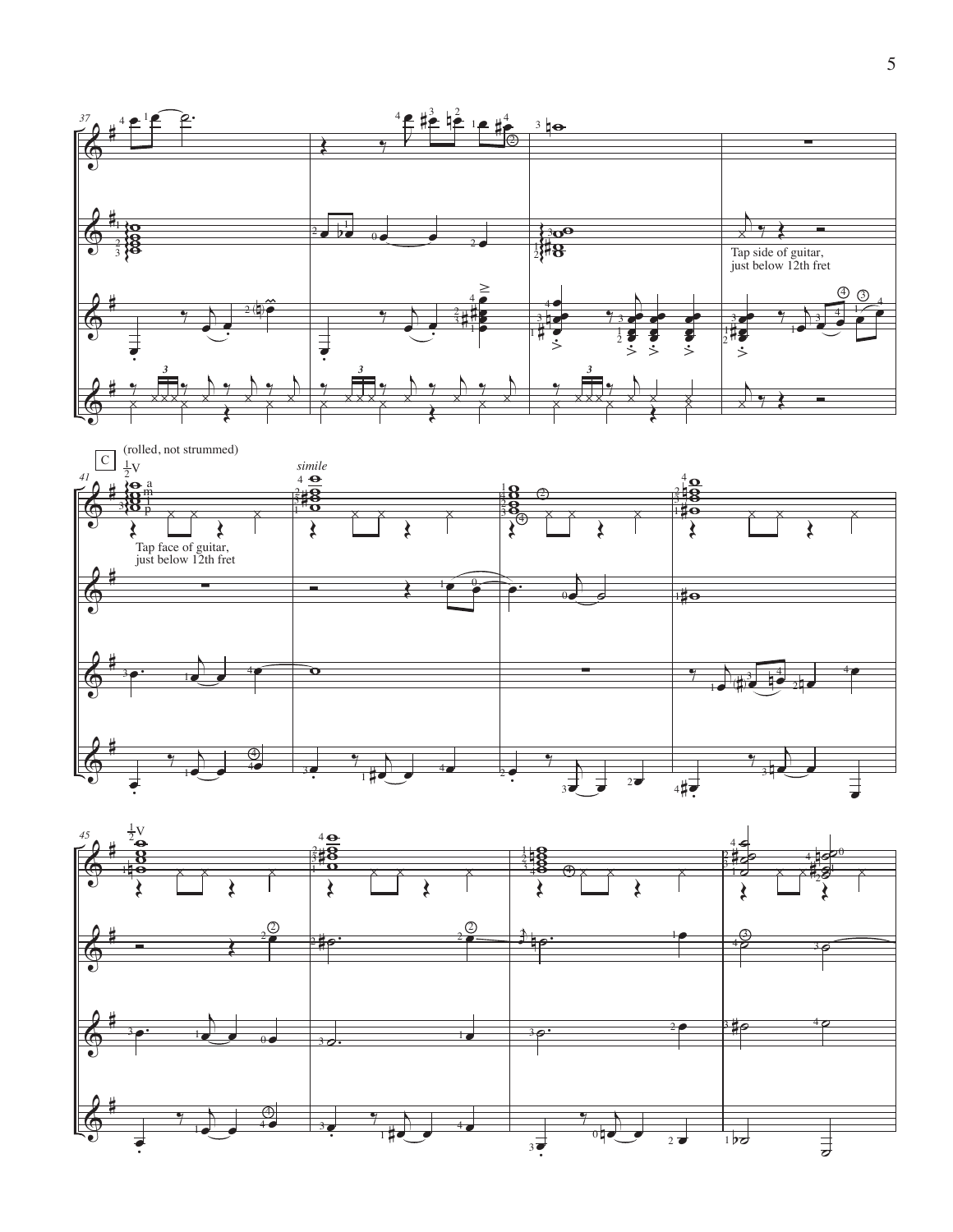



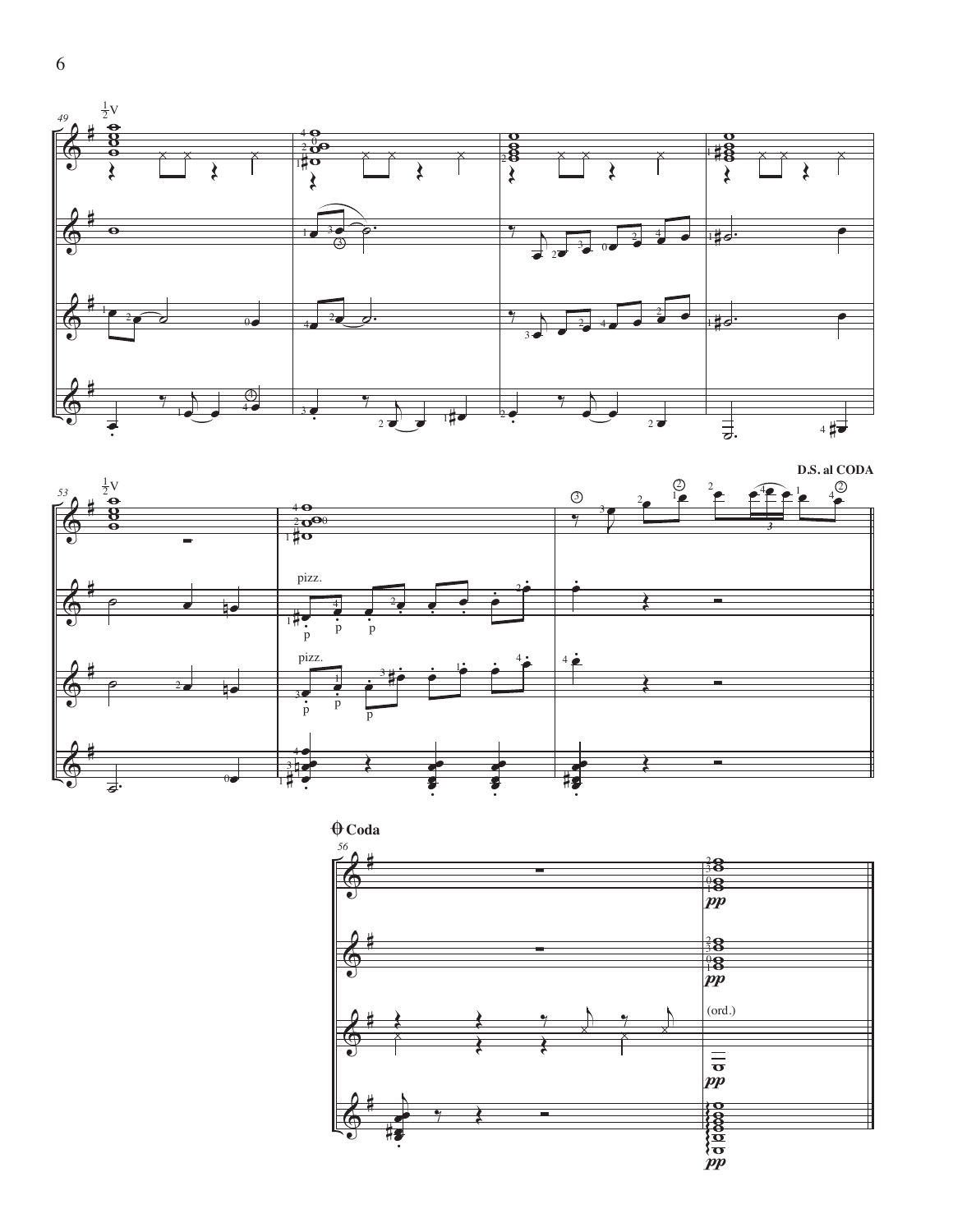PARTS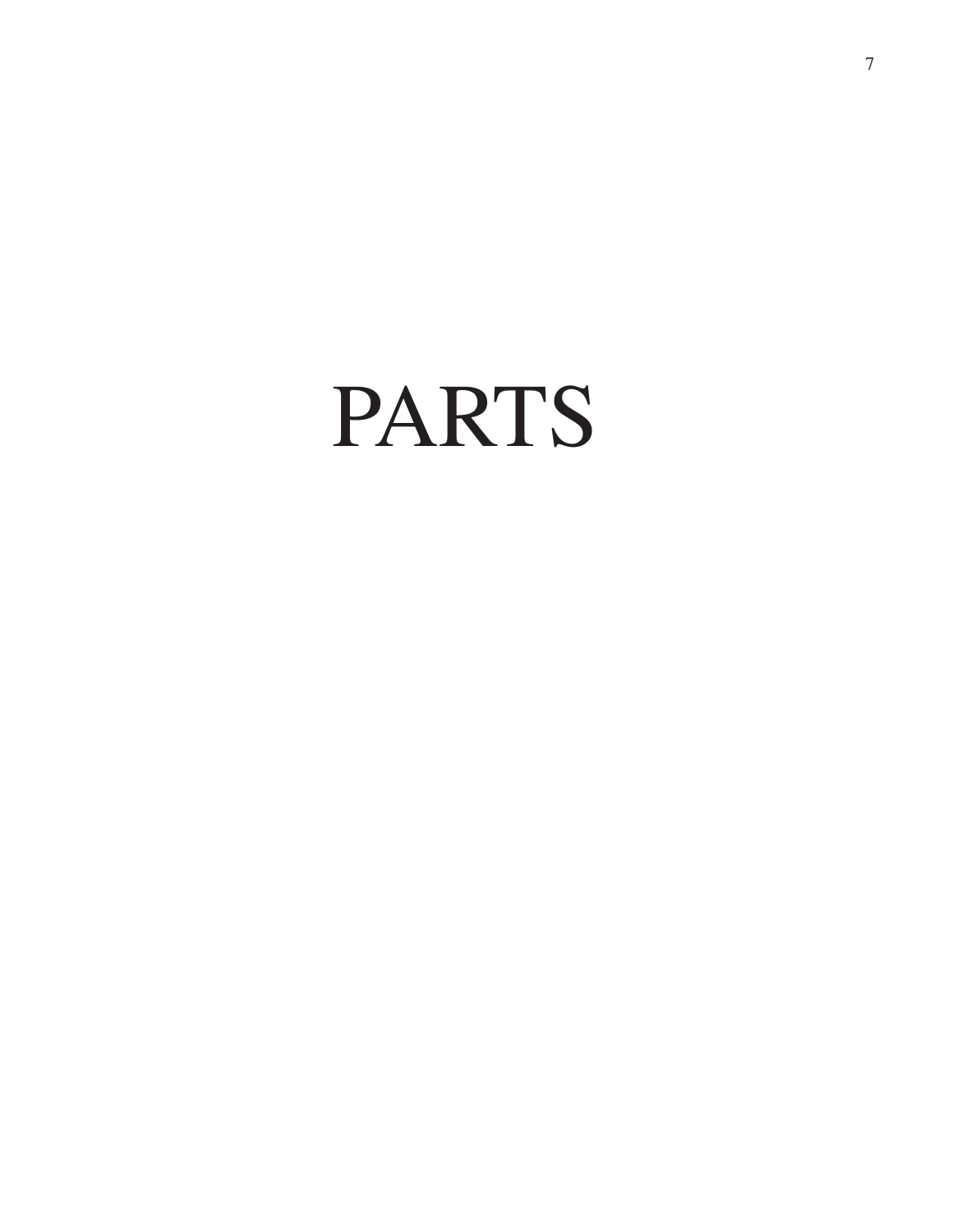

International Copyright Secured All Rights Reserved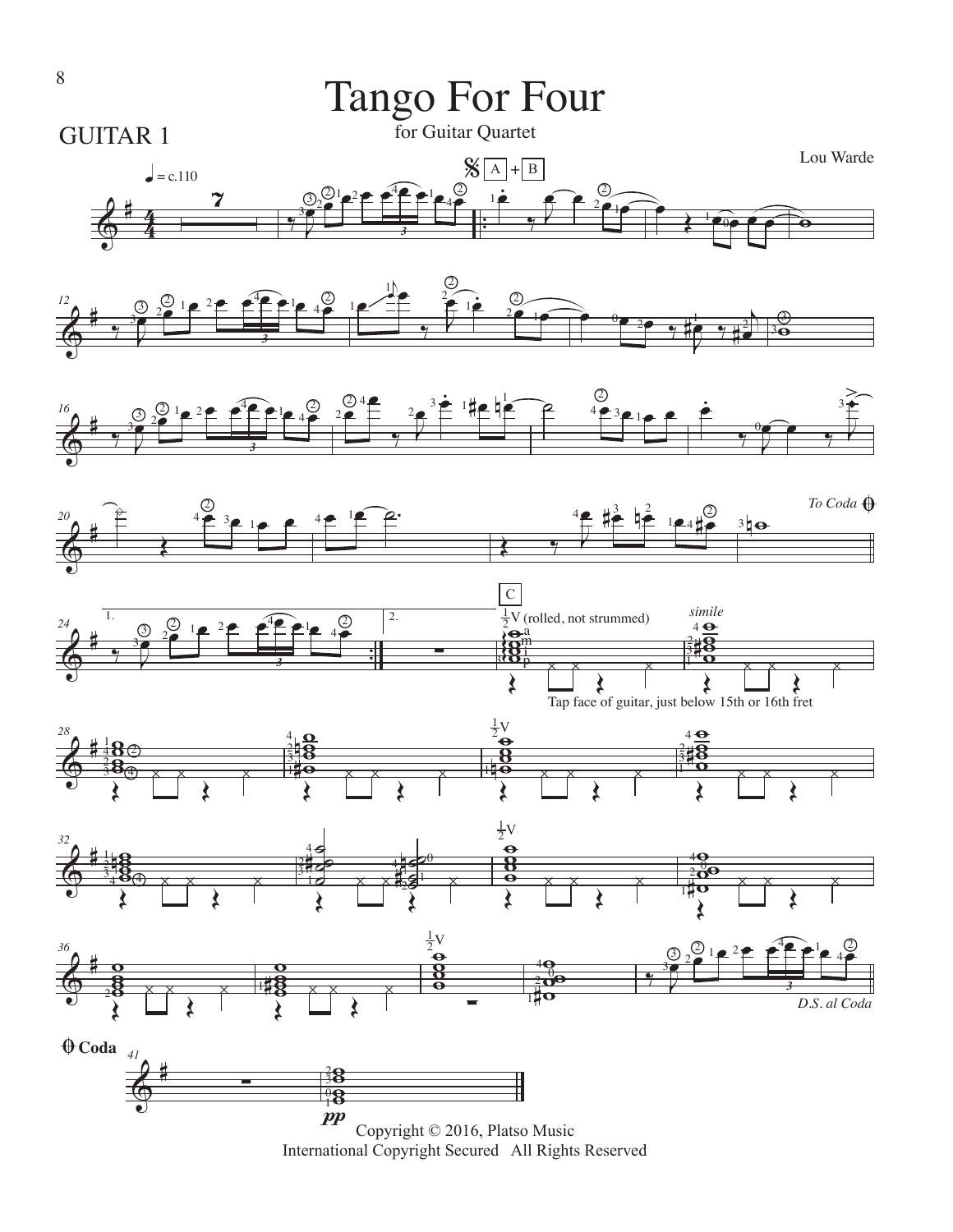

Copyright © 2016, Platso Music International Copyright Secured All Rights Reserved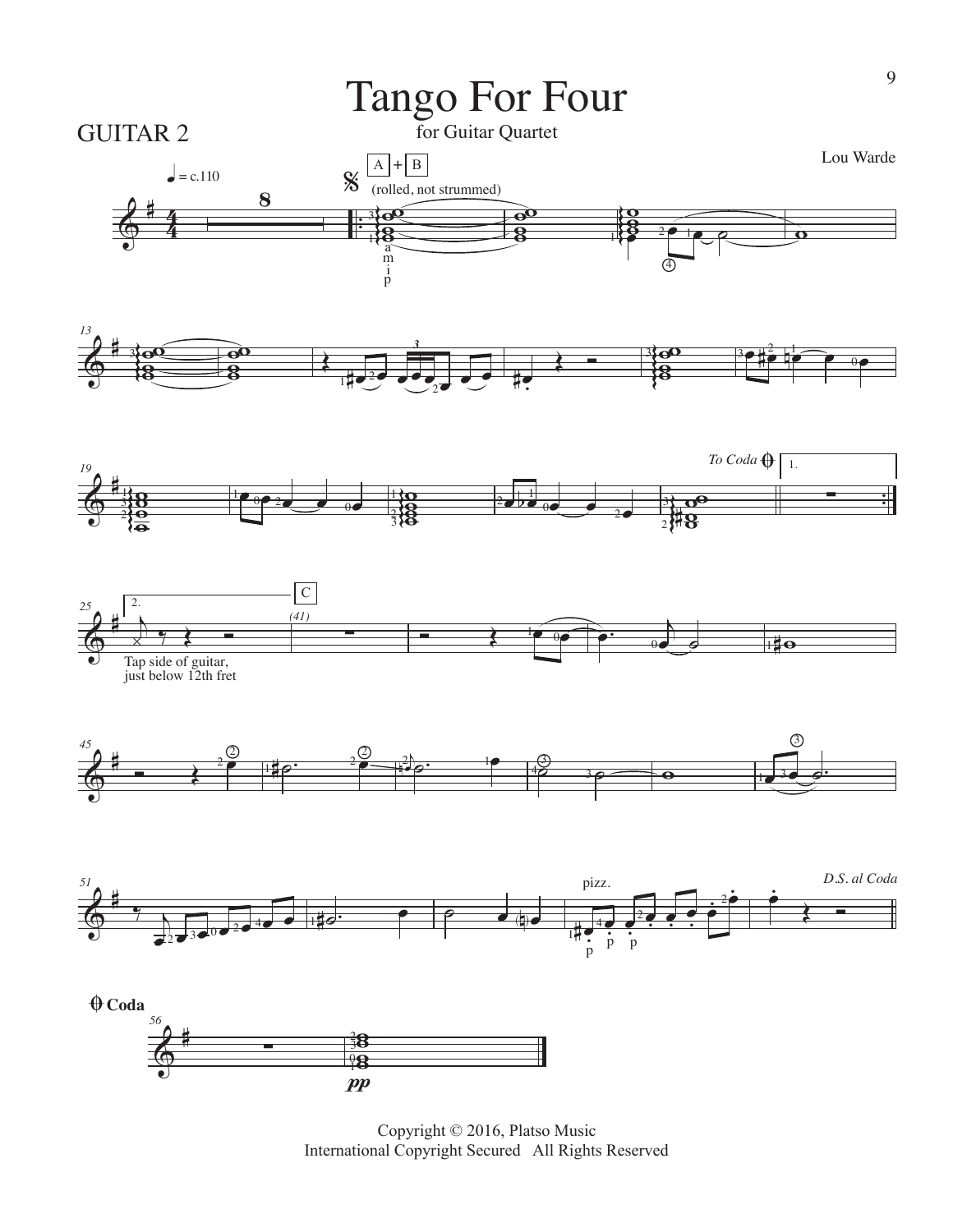## <sup>10</sup> Tango For Four

for Guitar Quartet

GUITAR 3

Lou Warde



 \***Right hand:** Rest palm on top of strings, just over the sound hole. Tap the fingers on the face of guitar below fingerboard. \*\***Left Hand:** Tap on the side of the guitar, just below the 12th fret. **Triplets:** Roll the ring, middle and index fingers evenly. \*\*\***Rock-style vibrato:** Bend the string downward with finger tip for a more exaggerated vibrato. † **Optional pizz**. Guitar 4 bass lines can be played pizzicato. (Play chords normally.)

Copyright © 2016, Platso Music International Copyright Secured All Rights Reserved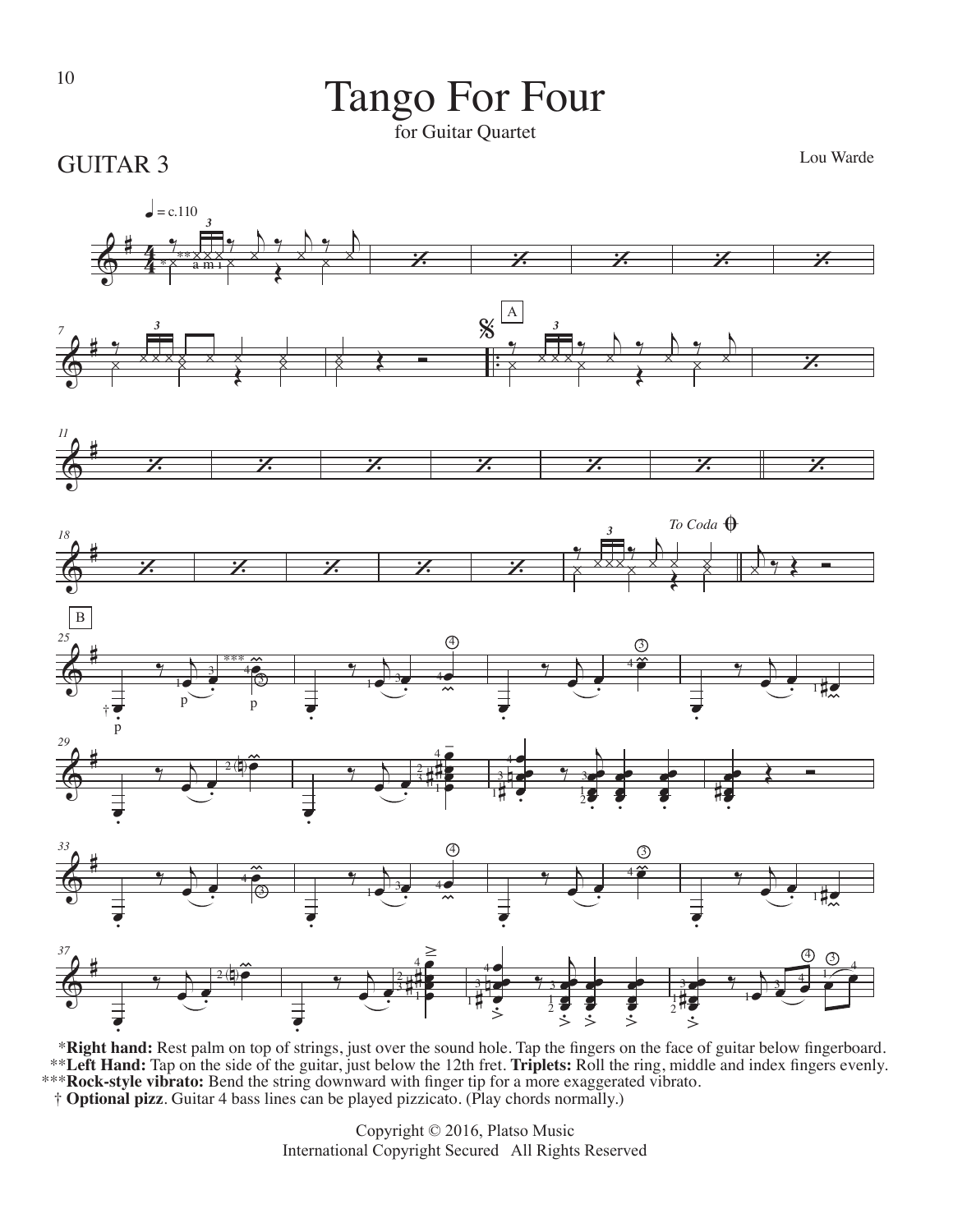





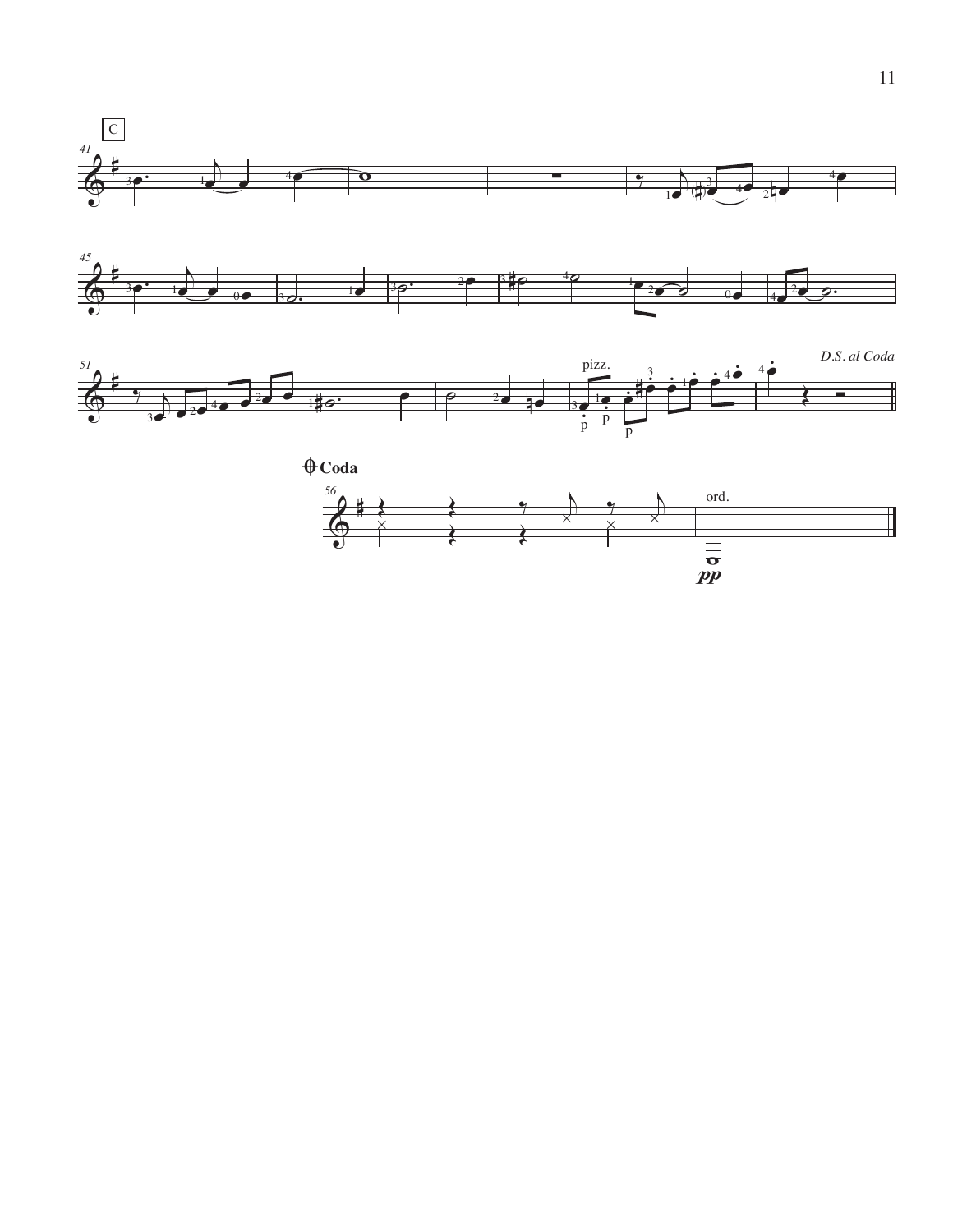

\*Right hand: Rest palm on top of strings, just over the sound hole. Tap the fingers on the face of guitar below fingerboard.<br>\*\*Left Hand: Tap on the side of the guitar, just below the 12th fret. Triplets: Roll the ring, mi